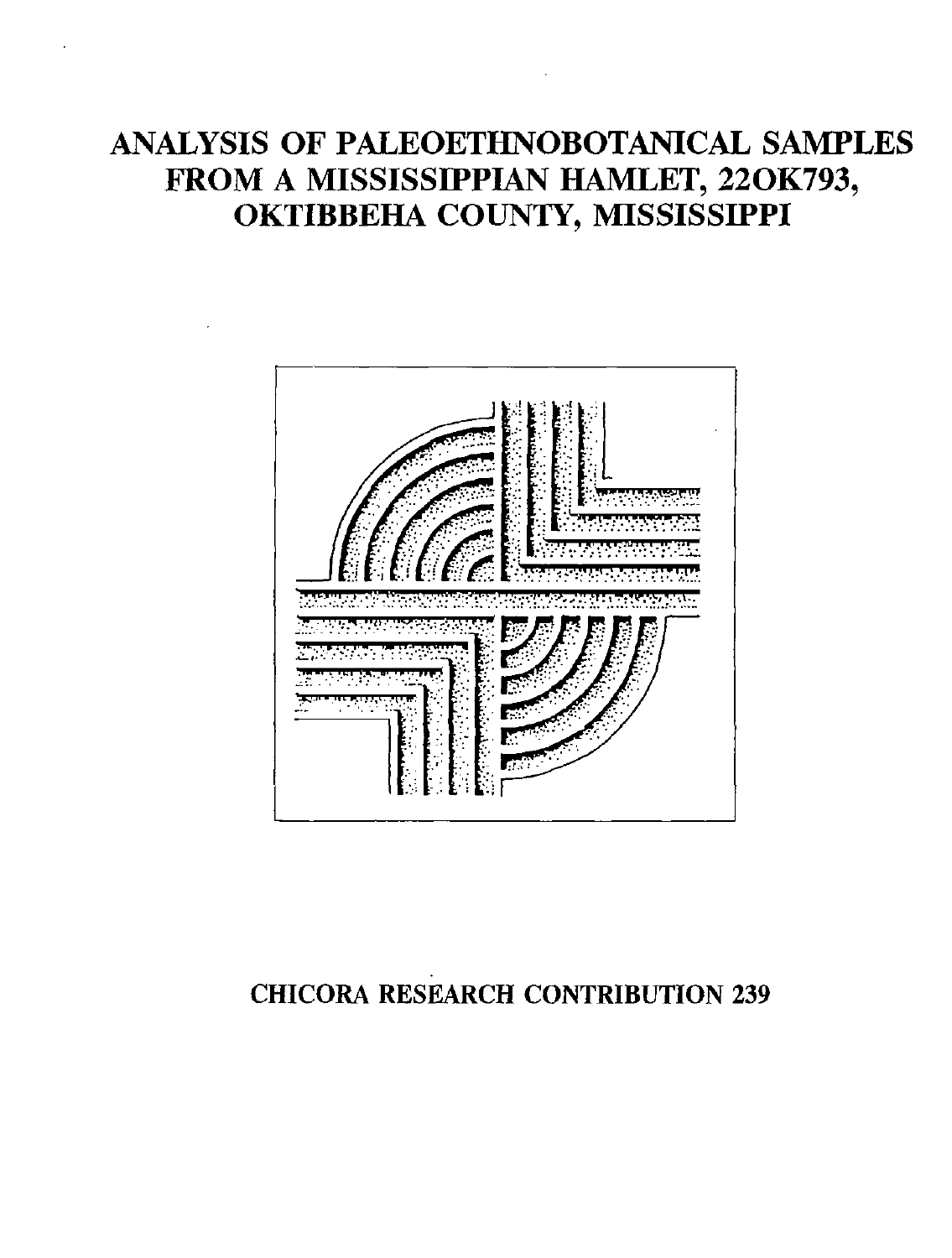@ 2001 by Chicora Foundation, Inc. All rights reserved. No part of this publication may be reproduced, stored in a retrieval system, transmitted, or transcribed in any form or by any means, electronic, mechanical, photocopying, recording, or otherwise without prior permission of Chicora Foundation, Inc. except for brief quotations used in reviews. Full credit must be given to the authors, publisher, and project sponsor.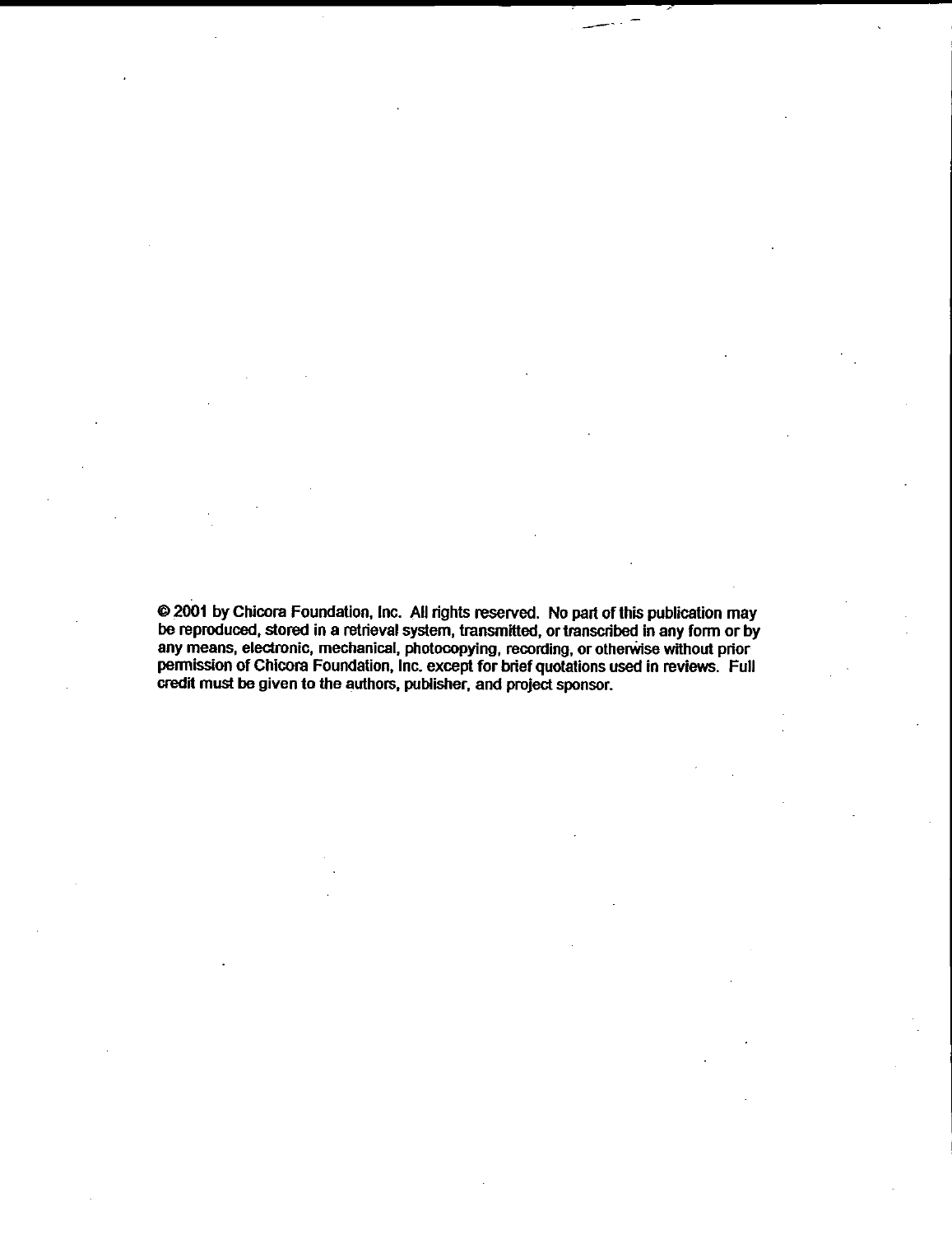# ANALYSIS OF PALEOETHNOBOTANICAL SAMPLES FROM A MISSISSIPPIAN HAMLET, 220K793, OKTIBBEHA COUNTY, MISSISSIPPI

Michael Trinkley, Ph.D.

Prepared For: Dr. Janet Rafferty Dr. Homes Hogue Cobb Institute of Archaeology Mississippi State University PO Drawer AR Mississippi State, Mississippi 39762

Chicora Research Series 239

Chicora Foundation, Inc. PO Box 8664  $\circ$  861 Arbutus Drive Columbia, South Carolina 29202-8664 803/787-6910 Email: chicoral@aol.com

January 28, 1998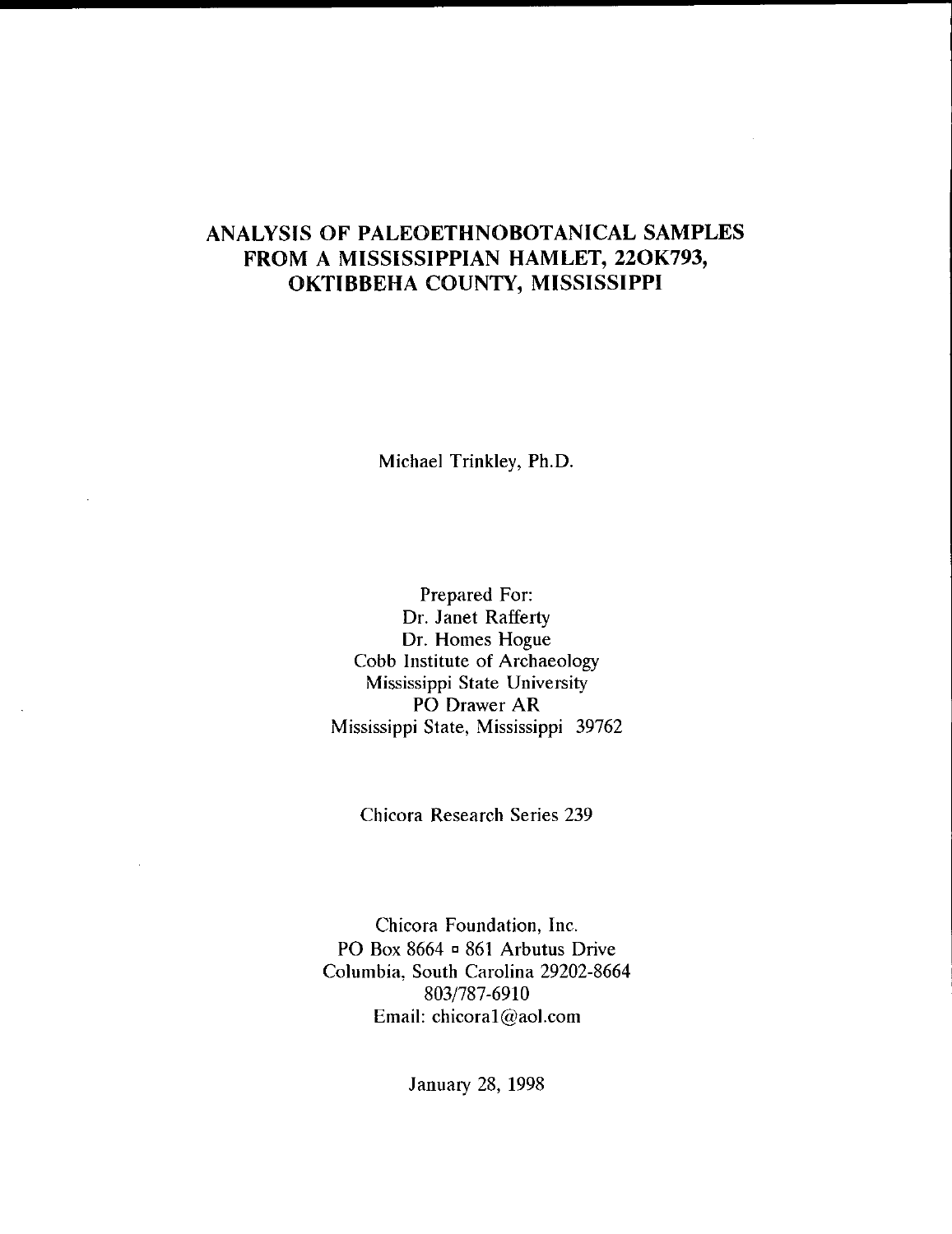# ABSTRACT

This study reports on the examination of a sample of charred plant remains from 11 features, 13 post holes, and four stratigraphic zones excavated in 1997 from a small Mississippian hamlet in Oktibbeha County, Mississippi. The site, recorded as 22OK793 and situated in cast central Mississippi north of the town of Starkville, has been dated using the OCR technique to between A.D. 1350 and 1475...

The study provides the opportunity to examine samples from the same provenience collected using both water flotation and water screening. While there are similarities, it is clear once again that water screening selects against a number of fragile and less common plant remains.

The collection has produced quantities of wood charcoal, charred and calcined bone, hickory nutshell, acorn shell, and a very small number of seed. The wood charcoal, where identifiable, is dominated hy pine, although small quantities of oak, hickory, and maple are also present. The seeds recovered from the site are all highly fragmented and are primarily grass or "weed" seeds. Those identifiable provide information concerning the environmental setting, but fail to reveal any plants of known economic significance (excepting the acorn and hickory).

Of even greater interest is the failure to identify any corn (or other cultigen) in the samples. Assuming that the field techniques have not somehow selected against the recovery of cultigens, this suggests that the site occupants, in spite of their Mississippian affiliations, were not actively engaged in agricultural activities. This stands in dramatic contrast to previous studies in the immediate site area where both cultigens and wild plant foods were identified in similar flotation samples.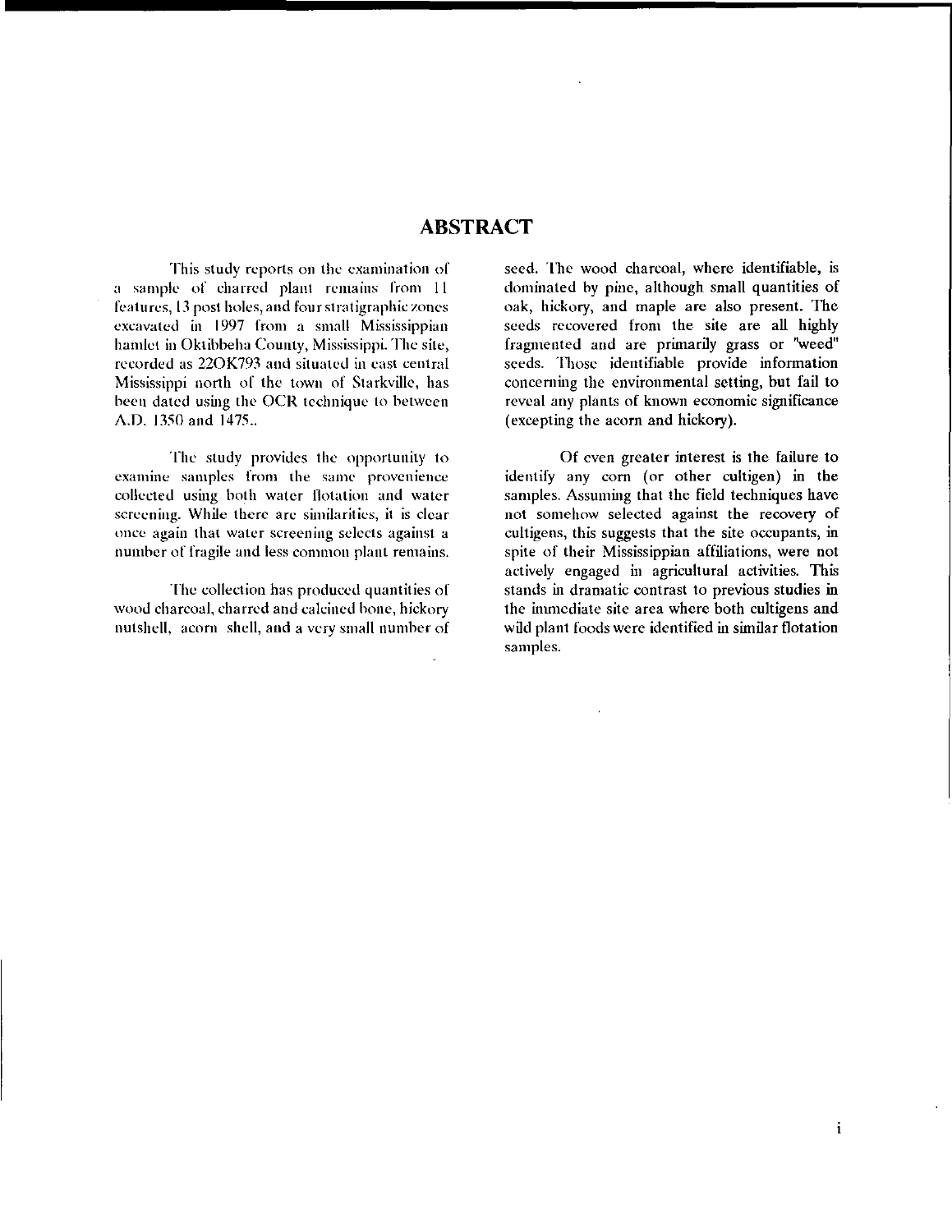# TABLE OF CONTENTS

| List of Tables                         |    | iii    |
|----------------------------------------|----|--------|
| List of Figures                        |    | iii    |
| Introduction                           |    | 1      |
| Background                             | 1  |        |
| <b>Extant Environmental Conditions</b> | 1  |        |
| Methods                                |    | 5      |
| Results                                |    | $\tau$ |
| <b>Flotation Samples</b>               | 7  |        |
| Summary                                | 12 |        |
| Sources Cited                          |    | 13     |

 $\bar{A}$ 

 $\bar{\lambda}$ 

ĵ

 $\overline{a}$ 

l,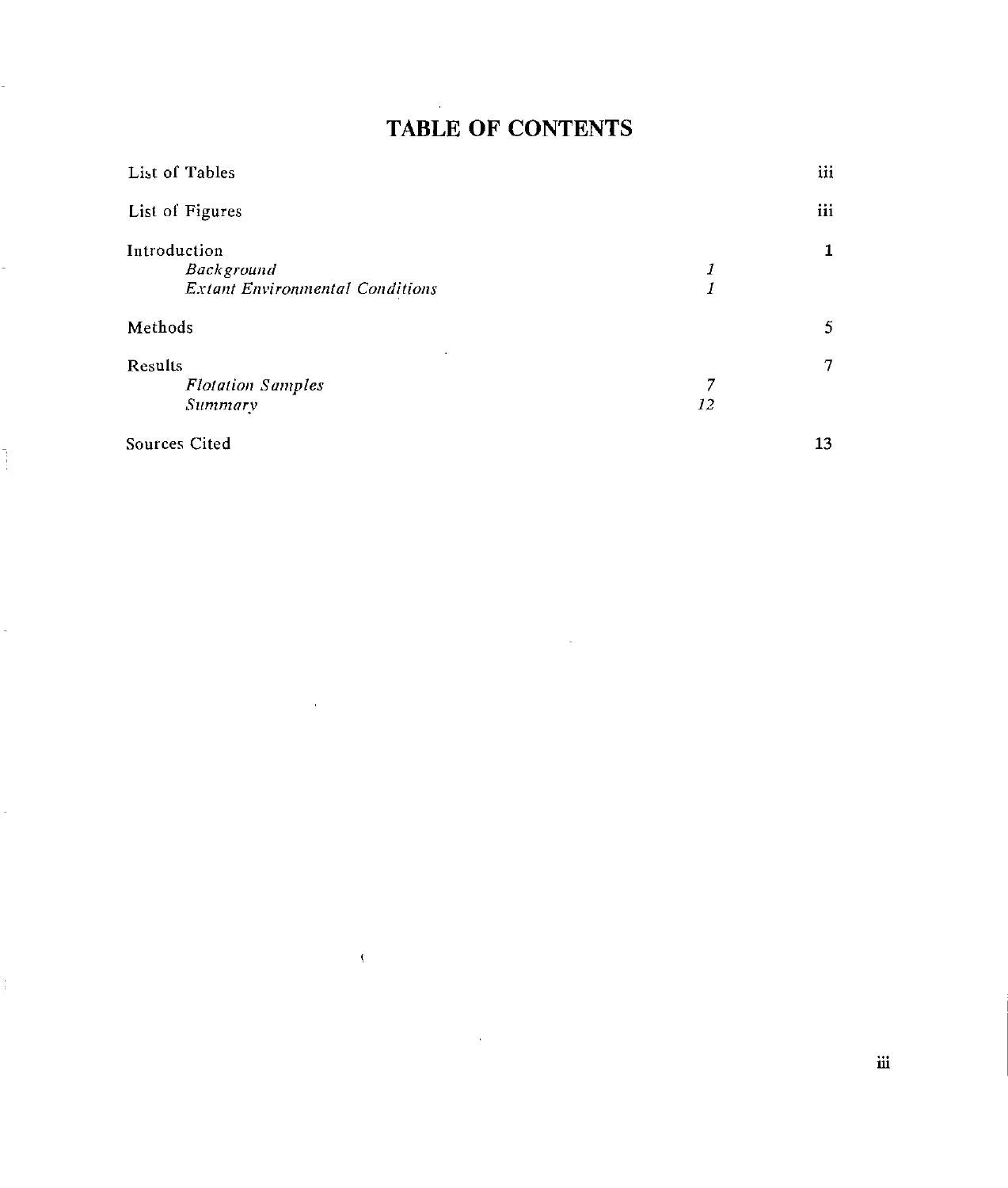# **LIST OF TABLES**

 $\sim$ 

| Table |                                                |     |
|-------|------------------------------------------------|-----|
|       | Analysis of samples from post holes            |     |
|       | Wood charcoal identified from post holes       | Q   |
|       | Analysis of samples from features and zones    | 10. |
|       | Nutritional composition of various plant foods |     |

# **LIST OF FIGURES**

 $\sim 10^{-1}$ 

 $\sim 10^7$ 

#### Figure

I. Location of 220K793

 $\sim 10^{-11}$ 

 $\sim$ 

2

 $\bar{z}$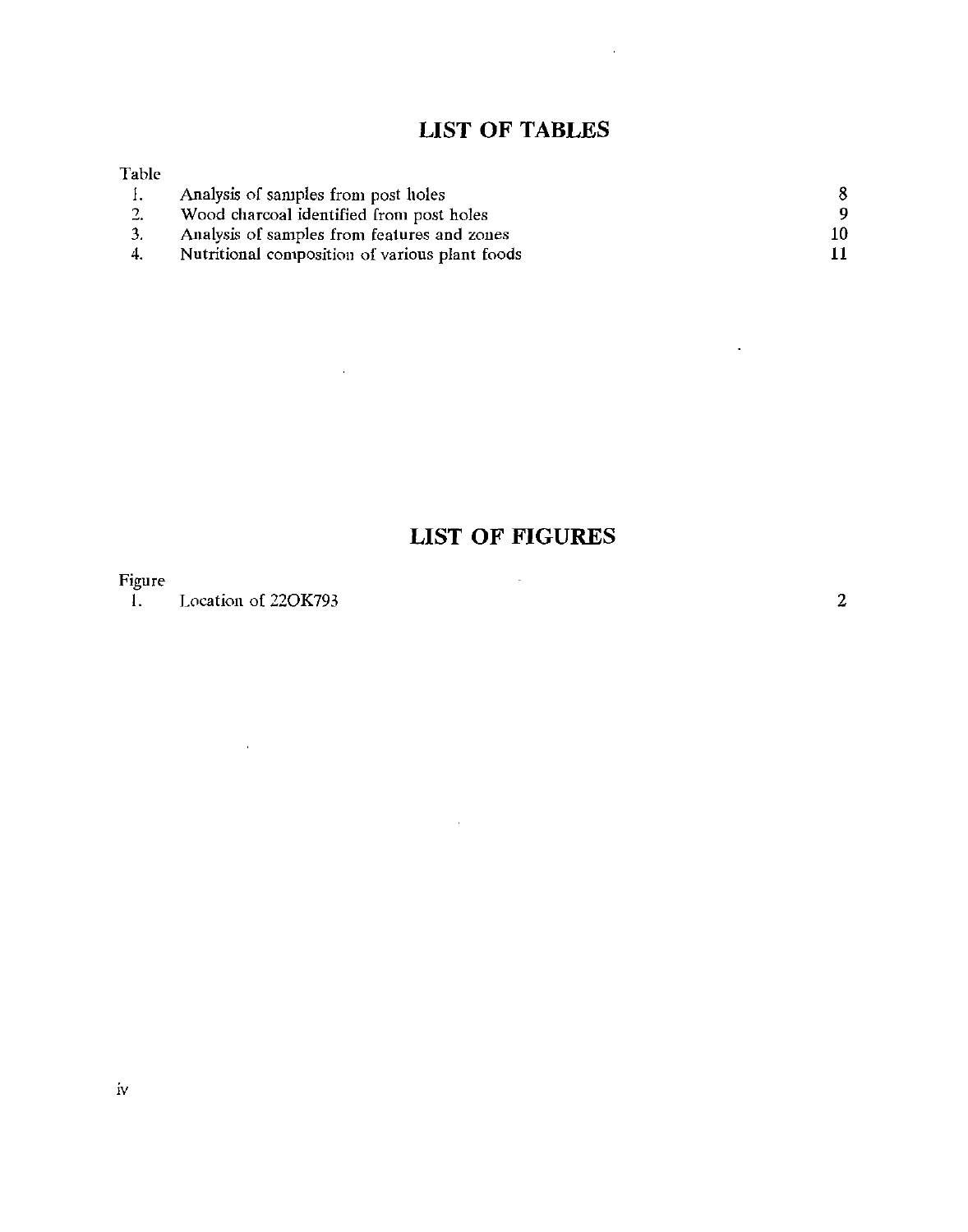## **Background**

The materials examined in this study were provided by Dr. Janet Rafferty and Dr. Homes Hogue of the Cobb Institute of Archaeology at **Mississippi State University. The inatcrials included 65 plastic bags from 28 proveniences, each**  representing either the light fraction generated **fron1 \Vater flotation or charcoal collected from**  water screening through 1/16-inch mesh. All soil from all proveniences was processed using one of **these t\vo techniques, although no information concerning the total volume of soil processed was**  provided for any of the proveniencos. All of the proveniences were designed either as post holes, features (typically a number, occasionally further subdivided using a letter suffix), or stratigraphic **zones.** 

Site 220K793, situated about two miles north of the town of Starkville in Oktibbeha County, Mississippi (Figure I), was excavated in 1997. The project was conducted in anticipation of the construction of the Starkville By-Pass (Homes Hogue, personal communication 1997). The site **excavations revealed a small occupation area**  thought to include two prehistoric components. **One represents a Middle Mississippian occupation**  dating to about A.D. 1350, while the other is a Late Mississippian occupation dating to about A.D. 1475.

**One of the largest proveniences, Feature**  l, represents the location of a Middle Mississippian **circular structure about 11 feet in diameter. Post**  holes 2, 3, 4, 5, 6, 12, 13, and 17 are associated **with this structure. Feature lC represents the soil**  layer present prior to the house occupation, although it also includes materials deposited during **the structure's occupation. Feature 1 B is a daub**  layer that represents the destruction of the structure, as well as accumulation of artifacts post dating the structure. Feature 1A is described as a thin dark layer overlying the daub, representing activity dearly post-dating the structure's abandonment and destruction. Features 7A and 7B **are nearby daub concentrations which are also**  probably associated with this structure. Feature *5*  **\Vas a dog burial within the c.onfmes of the house.** 

Features 2 and 4 were both intrusive into the daub layer (Feature lB) and therefore are expected to postdate the destruction of the house, although no additional information is available **concerning their age or association.** 

Feature 12 is a large pit several feet removed from the structure. Features 11 and 15 are reported to be late prehistoric shallow pits, while Feature 14, also a shallow pit, is thought to be Middle Mississippian.

Nearby the excavators found the remains of a prehistory gully cut into the underlying marl, filled with midden designated Zone Bl. Under this, Zone B2 consisted primarily of clay, although some artifacts were still encountered. Zone B, where recovered, appears to include some limited cultural material. Additional information, of course, is available in the complete report of the excavations (currently being prepared).

All materials examined have been returned to the Cobb Institute of Archaeology for curation.

#### Extant Environmental Conditions

Situated in the east central part of Mississippi, Oktibbeha County spans four topographic areas -- the North Central Hills, the Flatwoods, the Pontotoc Ridge, and the Black Prairies. The Black Prairie Belt developed from Upper Cretaceous chalks and the portion adjacent to the Tombigbee River is primarily composed of ferruginous red sandy hills of the Eutaw Formation. The Pontotoc Hills form a belt about 5 miles in width between the Flatwoods to the west and the Black Prairie Belt to the east. This belt is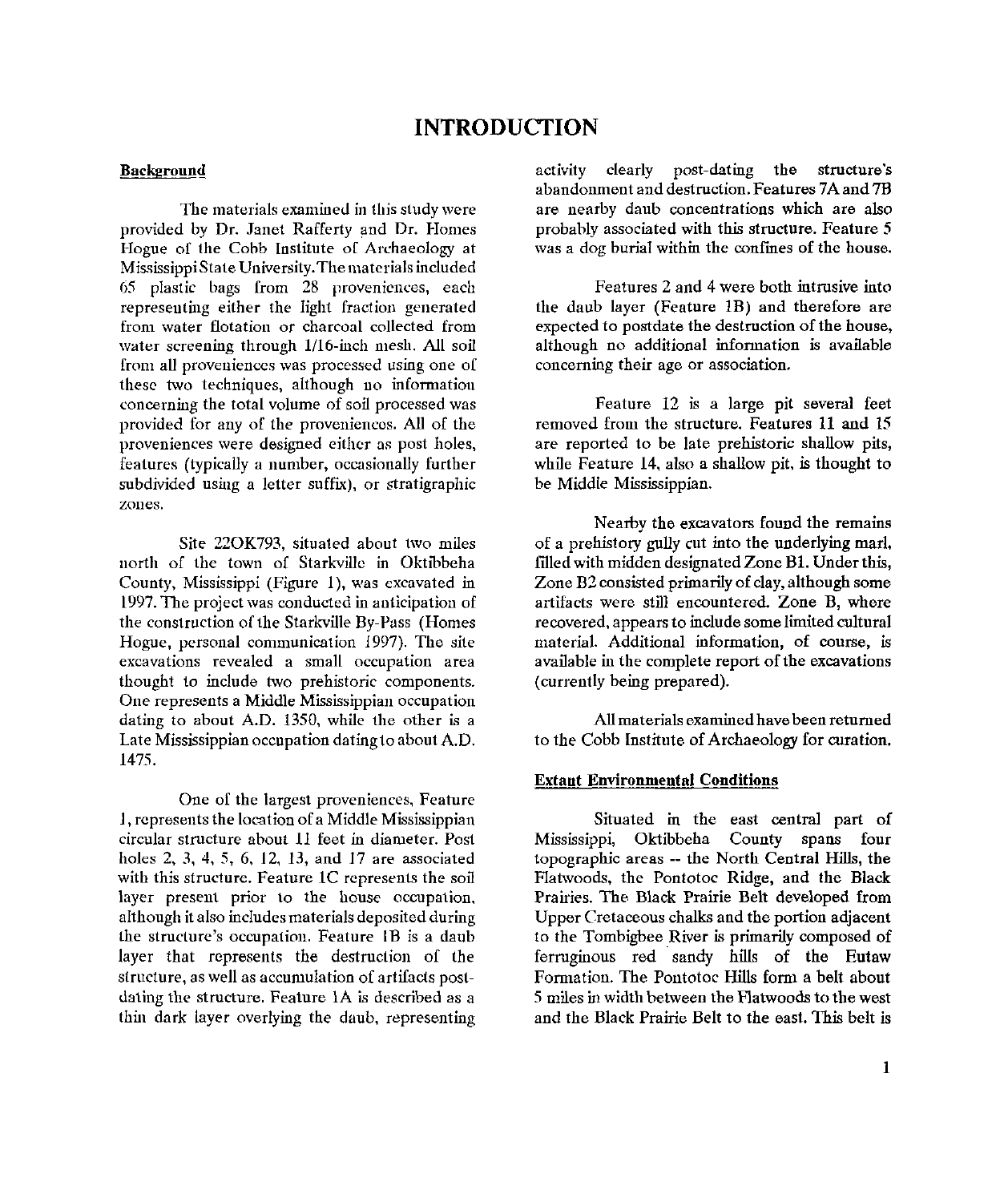

ANALYSIS OF PALEOEITINOBOTANICAL SAMPLES FROM 22OK793

 $\overline{2}$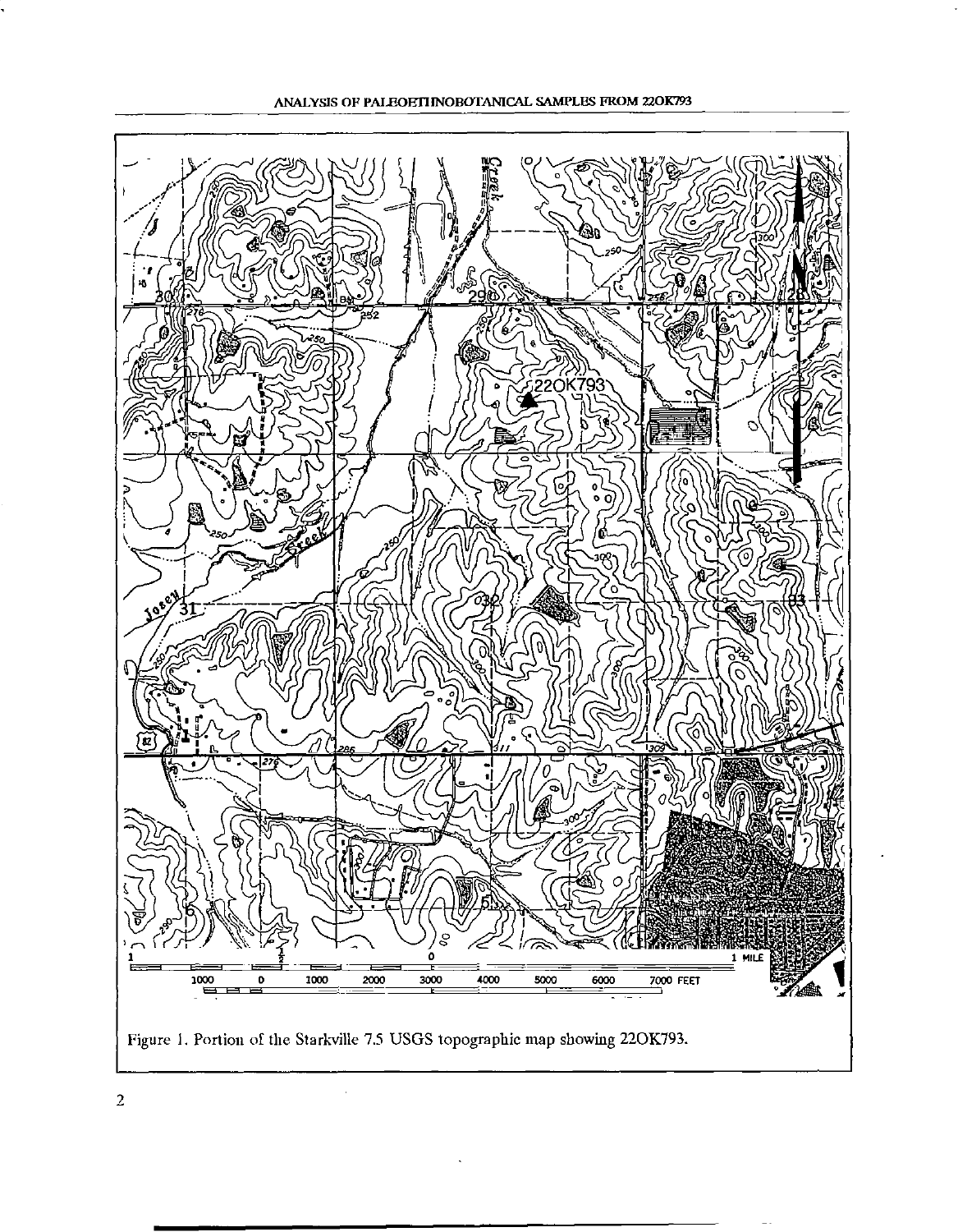composed primarily of Ripley sands and days, with some chalk. The hills rise gently 50 to 60 feet **above the valleys on the 'vesteru side but arc**  steeper to the east where the valleys are narrower. The Flatwoods, a gently undulating to slightly wooded plain, has developed on the calcareous and **n1icaceous Porters Creek clay.** ~The **is situated in**  this region, which has also been traditionally viewed as a rather dissected portion of the Gulf Central Plain called the clay hills. Soils have been **classified as primarily Susquehanna-Savannah-Ruston series, although there is tremendous local**  variation (U.S. Department of Agriculture 1939:1072).

The climate is warm and humid, influenced by the subtropical latitude, the high land mass to the north, and the warm waters of the Gulf of Mexico to the south. Temperatures today range from an average of about  $46^{\circ}$  F in the winter to an average of about 81°F in the summer. As might be expected for the southern subtropics, the relative humidity for the region *is* high during both **the winter and summer. Rainfall averages about 50**  inches, with about 23 inches occurring in the April through September growing season. The average growing season is about 226 days.

While it is very difficult in many cases to **project current environmental conditions back to even the Mississippian Period, both the soils and**  climate of the 220K793 area are significant **features \Vhen considering the success of aboriginal**  cultivation. Trawick Ward (1965:42-43) offers a **brief synopsis of various soils and their effect on prehistoric cultivation, noting that most**  Mississippian sites are found associated with silt loams (as opposed to either clay or sand soils) because the tilth of these soils is easily maintained and they are relatively fertile. An even greater limiting factor is rainfall. Corn requires at least 20 inches of rainfall, which must be well distributed throughout the growing season (Wann 1977:183). Although the site area may be expected to produce a good corn yield, it holds the potential for greatly

reduced yields and even crop failure.'

Braun (1950) classifies the region as part of the Gulf Slope section of her Oak-Pine Forest, although she observes that there *is* considerable diversity on a local level (Braun 1950:271-272). For example, the Black Prairies region was originally **characterized by treeless areas occupied by prairie**  vegetation. Oaks were found on the higher reddish soils which "dot the prairie surface like islands" (Braun 1950:277) and the stream bottoms were dominated by dense hardwood forests. In contrast, lhe Flatwoods tended to be dominated by loblolly pines and post oaks. In the site vicinity, however, Braun identifies a broad band of pine associated mostly with upland oaks and hickories (Braun 1950:277).

Wenger (1968) discusses the silvics of a pine-hardwood forest and notes that pine *is* usually eliminated within 300 years of the beginning of the successional process, although the trend toward hardwood climax *is* slower on light sandy soils than on clay soils. Further, a pine forest may be artificially maintained. Regardless, it seems likely that there would be considerable diversity in species readily available to the Mississippian people.

This *is* especially likely since the site *is*  **situated on a west facing slope overlooking the**  lowland ecotone of Josey Creek, where a variety of more mesic vegetation *is* likely found. The upland **location of the site, however, suggests that pine,**  oak, and hickory might dominate the collection.

<sup>1</sup>**The driest year recorded was 1952 when only 31 inches of rain fell, greatly reducing corn and other**  agricultural yields.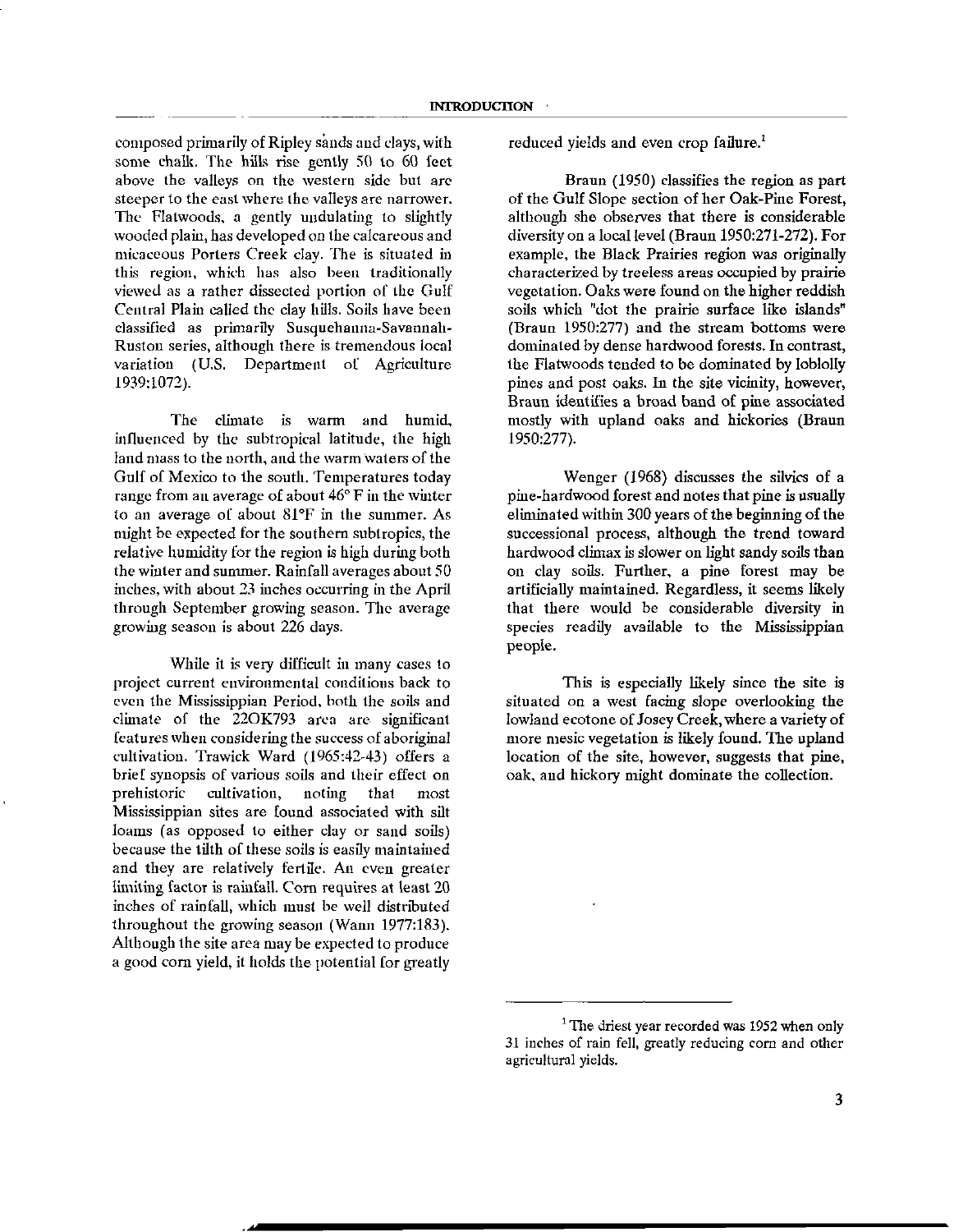J.

 $\overline{a}$ 

 $\overline{4}$ 

 $\ddot{\phantom{1}}$ 

 $\overline{\mathbf{r}}$ 

 $\hat{\mathcal{L}}$ 

 $\hat{\boldsymbol{\theta}}$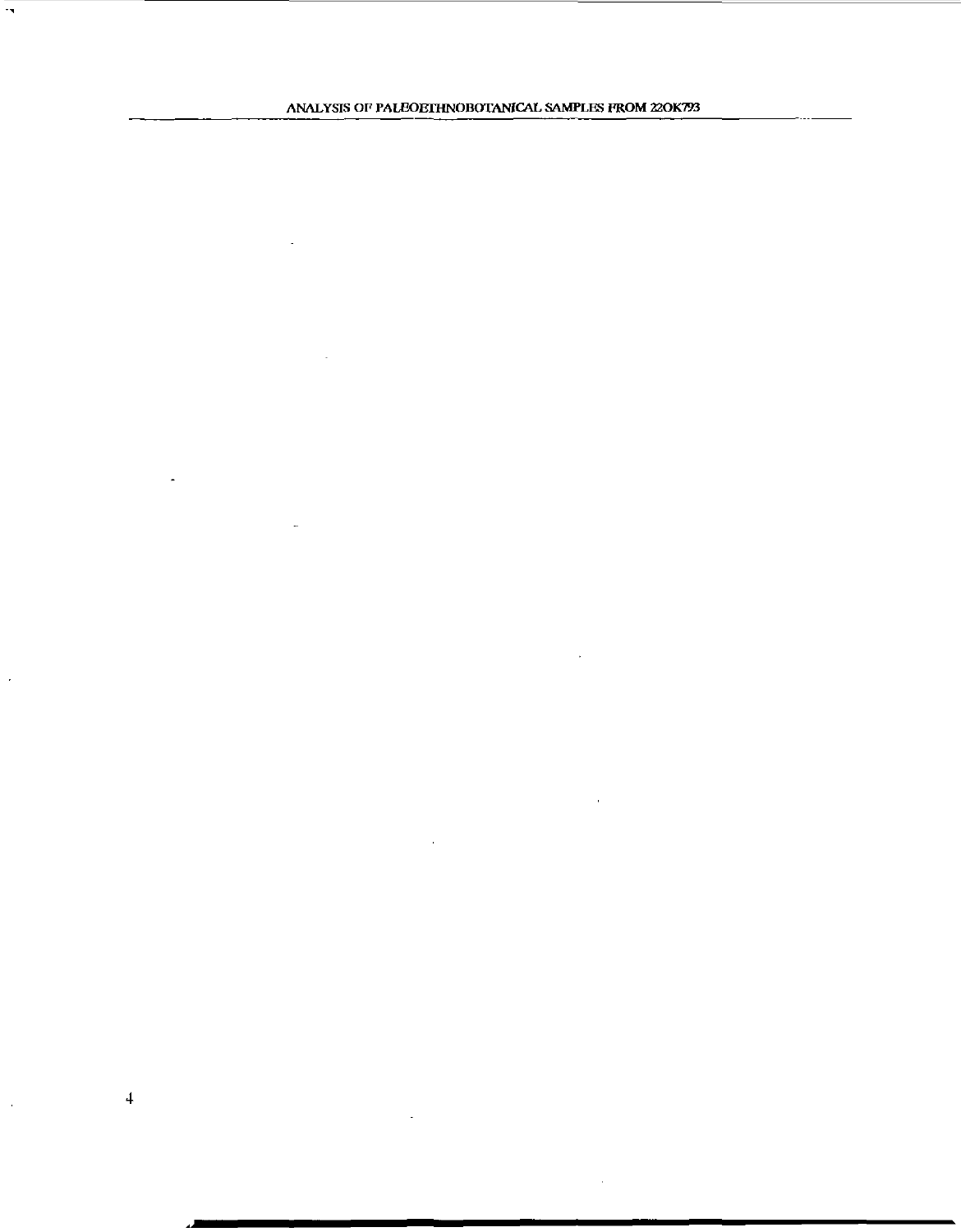## **METHODS**

**·rhere are a range of significant biases**  which potentially affect the collection and **interpretation of cthnobotanical collections (see,**  for example, Figure 4.1 in Popper 1988). It is important to remind the reader that what is discarded, what is preserved, and what is identified **all affect our interpretation of ethnobotanical samples.** 

While the materials from 220K793 **represent a number of different features, most**  produced very small quantities of ethnobotanical remains (only Feature lB can be regarded as producing an adequate sample). Since all of the soil from these various features was subjected to either mechical water flotation or water screening, we can't say that the sampling stratigraphy is  $r$ esponsible for the low yields  $-$  clearly the soils **contained very sparse amounts of carbonized material.** 

Given the general small sample sizes it is likely that extensive discussions are probably not warranted. Certainly the nature of the samples, the size of the collections, and the condition of the materials all affect the ability of this study to offer **substantive analyses.** 

All of the samples were provided in a semi-cleaned state. That is, the quantity of both sand and uncarbonized organic material appears to have been significantly reduced by pre-sorting. As **a result, there \Vas relatively little 11trash11 in any of**  the samples. It was, however, also immediately clear that traditional analysis of the samples by sifting the charcoal through a series of graded **screens, with materials in the upper screens**  identified and the total weights extrapolated, would have eliminated the vast majority of the carbonized material (because of its small size).

Consequently, each of the samples was **first hand sorted lo remove the organic debris, daub, and other non-ethnobotanical remains. The** 

**resulting material was then examined under low**  magnification (7x to 30x). While this was a very **time consuming approach, it was viewed as the**  only practical approach to dealing with the **collections.** 

Wood charcoal was identified, where **possible, to the genus level, using comparative**  samples, Panshin and de Zeeuw (1970), and Koehler (1917). Wood charcoal samples were broken in half to expose a fresh transverse surface. Carbonized plant foods and food remains were not broken but were identified on the basis of gross morphological features. Seed identification, relied on U.S.DA. (1948, 1971), Martin and Barkley (1961), and Montgomery (1977).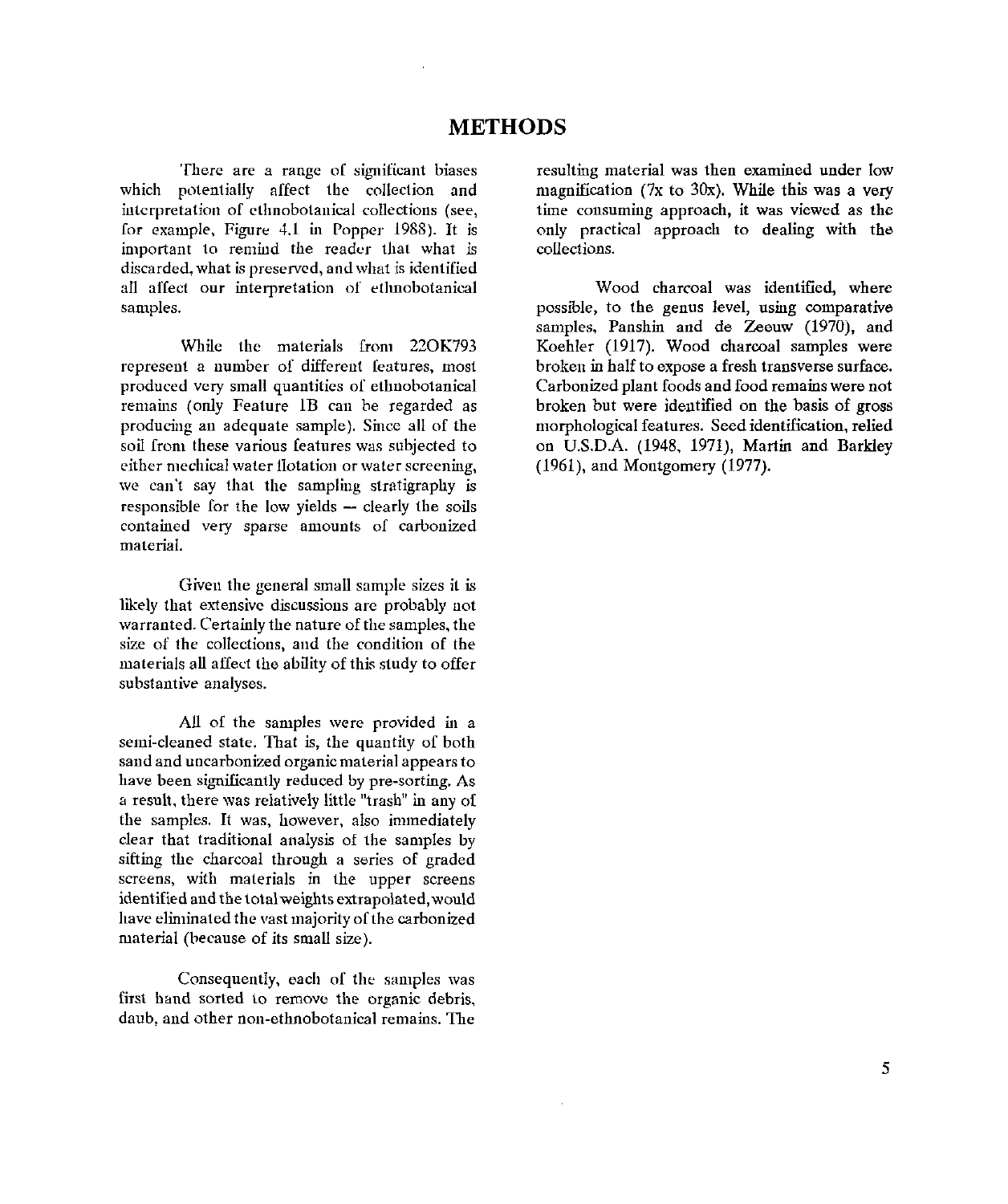ANAL YSJS OF PALEOEillNOBOTANICAL SAMPLES FROM 220K793  $\overline{\phantom{a}}$ 

 $\sim 10^{11}$  km

 $\sim 10^{11}$  km  $^{-1}$ 

 $\sim 100$ 

 $\overline{a}$  $\sim 10$ 

 $\mathbf{r}$ 

 $\hat{\boldsymbol{\gamma}}$ 

 $\sim$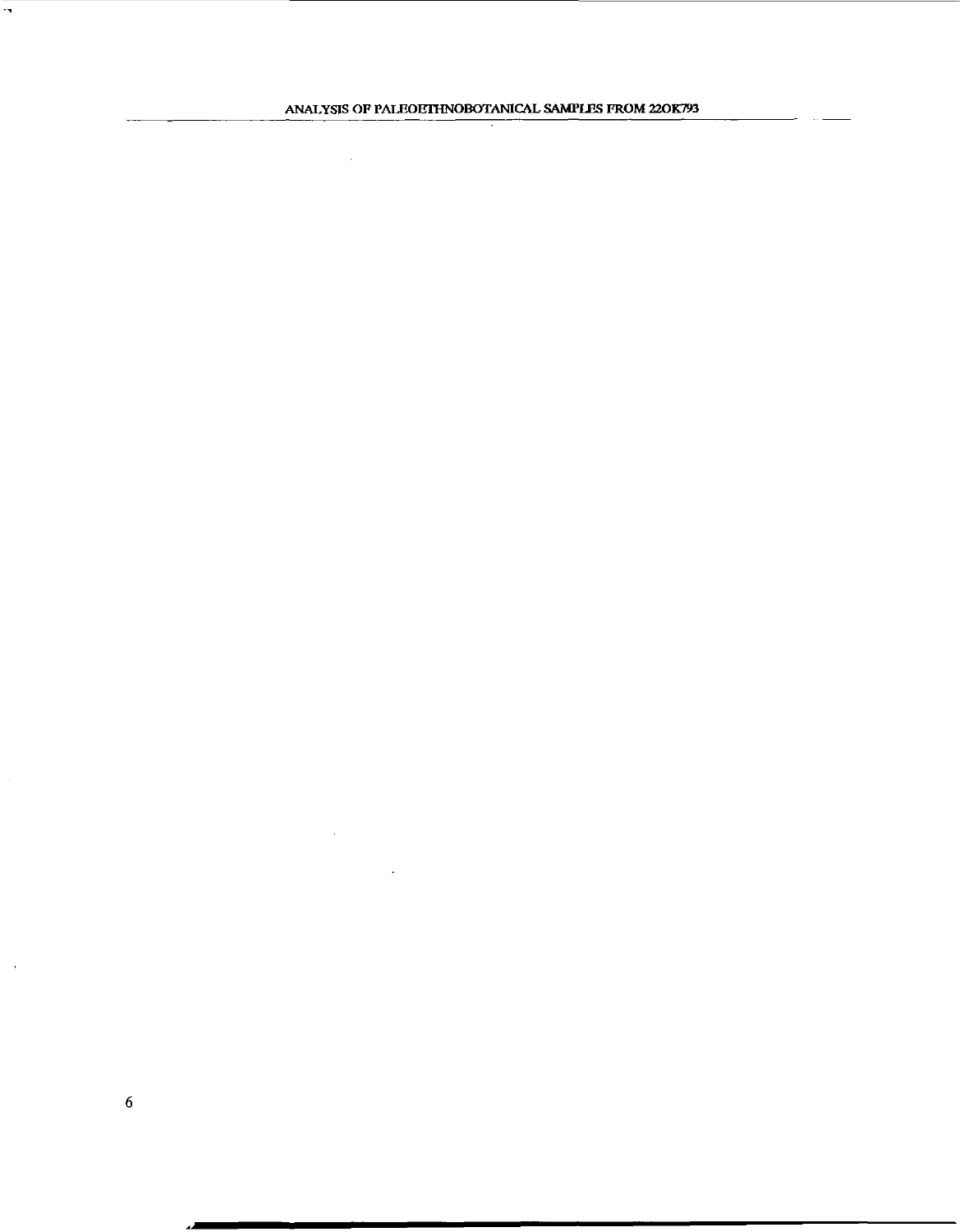## Flotation Samples

**As previously discussed, 29 proveniences \Vere provided for analysis as flotation samples.**  Twelve of these were pits or features, four were stratigraphic zones, and 13 were post holes. Tables 1 and 2 list the components of the various samples.

Considering the post holes first, in all but one case (post hole 17), wood charcoal was the **most abundant material, accounting for between**  69% and 100% of each sample. Only one of these post holes, number l, produced a small quantity of noncarbonized wood. While this represent accidental inclusions, it is just as likely that it includes a small quantity of heartwood which was not bumed and survived because of its high pitch **content.** 

Also present in a few samples were small **quantities of sand or pebbles. Bone \Vas found in**  only one post hole (number 1). Hickory nutshell **\Vas encountered in three post holes and comprised**  two-lhirds of the material (by weight) in post hole 17. While the economic significance is hickory is discussed in greater detail below, it is likely that **their inclusion in the post holes represents use of**  the nut meat by the site's occupants.

ln addition, two of the post hole samples yielded seeds. Post hole 1 produced a fragmentary seed coat which appears to be a grass seed, but which could not be further identified. Post hole 11 produced one seed of meadow rue *(Thalictmm*  sp.). This plant is typically found in rich, low woods in both the Southern coastal plain and piedmont. The plant flowers in mid to late spring, producing seeds in late spring to early summer. This plant does not appear to have economic significance and probably represents an accidental inclusion.

Even this limited range of materials coming from the post holes suggests some mixing of sheet midden in the process of placing the posts,

or alternatively, the gradual filling of rotted posts by still accumulating occupational sheet midden. Either way, the fragmentary nature of the remains is suggestive of considerable mechanical damage,<br>such as pedestrian traffic or associated such as pedestrian **occupational activities.** 

Seven of the post holes produced<br>fragments sufficiently large for species sufficiently identification, which is shown in Table 2. Pine  $(Pinus$  sp.) is found in five of the seven samples  $(71\%)$ , comprising the majority of four samples (80% ). This seems appropriate considering the site's ecological location and local dominance of pines. Also present, and also typical of the upland setting, are small quantities of both oak *(Quercus*  sp. ), found in three samples and dominant in two, and hickory ( *Carya* sp.), recovered from only one sample, where it represents the only wood identified.

Present in one sample is maple *(Acer* sp.). This most likely represents either the red maple (A. *rubrum*) or silver maple (A. saccharinum). While the maple can be found on a variety of soils, it tends to prefer slightly low, wet soils and may . indicate use of resources from the lowlands west of the site area.

Posts which have burned in situ, or which have been charred prior to setting, typically result in post holes with only one species of wood identified. Examples may be post holes 2 and 7, where only pine was present in the samples, post hole 17, where only oak was found, and post holes 4, where only hickory was found. Those post holes with multiple species identified may have collected debris from the site as the original post rotted out.

The use of pine as a common post is not surprising, given the ubiquity of pine and its typically good resistance to decay and insects. Oak, especially the post and white oaks, are very **resistant and would have made excellent posts. The**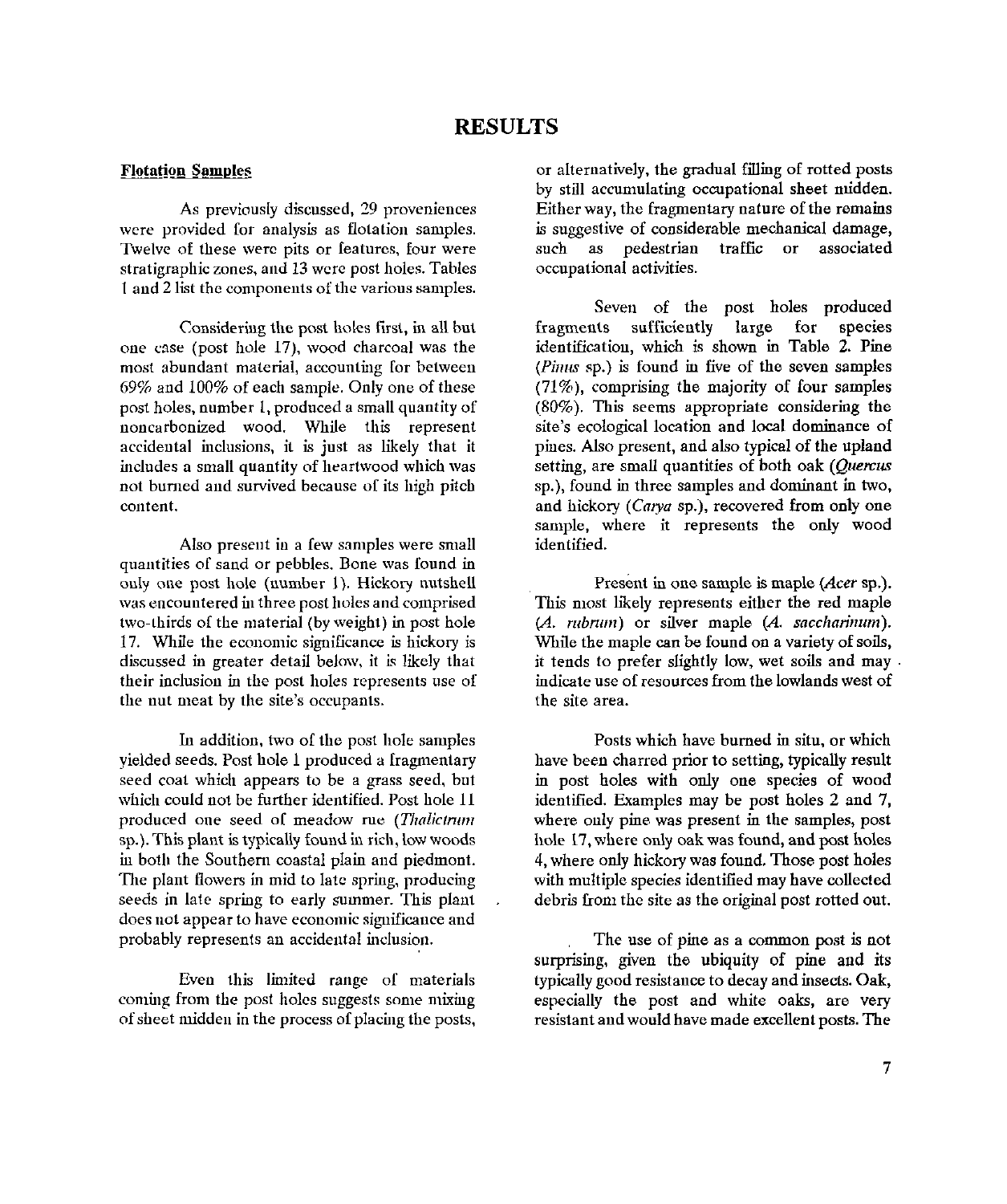| Table 1.<br>Analysis of Ethnobotanical Samples from Post Holes, wt. in grams |                                                                                                                                      |          |         |   |      |      |               |      |          |      |       |      |       |                    |
|------------------------------------------------------------------------------|--------------------------------------------------------------------------------------------------------------------------------------|----------|---------|---|------|------|---------------|------|----------|------|-------|------|-------|--------------------|
|                                                                              |                                                                                                                                      | Wood     | Unearb. |   |      |      |               |      | Hickory  |      |       |      |       |                    |
|                                                                              |                                                                                                                                      | Charcoal | Organic |   | Bone |      | Other         |      | Nutshell |      | Seeds |      |       |                    |
| Provenience                                                                  | wt                                                                                                                                   | $\%$     | wt      | % | wt   | %    | w             | $\%$ | wt       | %    | wt    | $\%$ | Total | Seeds              |
| post hole 1                                                                  | $0.73*$                                                                                                                              | 79.4     |         |   | 0.15 | 16.3 |               |      |          |      | 0.04  | 43   | 0.92  | 1 - UID frag       |
| post hole 2                                                                  | 0.02                                                                                                                                 | 100.0    |         |   |      |      |               |      |          |      |       |      | 0.02  |                    |
| post hole 3                                                                  | 0.07                                                                                                                                 | 38.9     |         |   |      |      | $0.11**$ 61.1 |      |          |      |       |      | 0.18  |                    |
| post hole 4                                                                  | 0.10                                                                                                                                 | 90.9     |         |   |      |      |               |      | 0.01     | 91   |       |      | 0.11  |                    |
| post hole 5                                                                  | 0.14                                                                                                                                 | 73.7     |         |   |      |      | $0.05***$     | 26.3 |          |      |       |      | 0.19  |                    |
| post hole 6                                                                  | 0.22                                                                                                                                 | 68.8     |         |   |      |      | $0.07*$       | 21.9 | 0.03     | 9.3  |       |      | 0.32  |                    |
| post hole 11                                                                 | 0.56                                                                                                                                 | 93.3     |         |   |      |      | $0.03**$      | 5.0  |          |      | 0.01  | 1.7  | 0.60  | 1 - Thalietrum sp. |
| post hole 12                                                                 | 0.03                                                                                                                                 | 100.0    |         |   |      |      |               |      |          |      |       |      | 0.03  |                    |
| post hole 12 N <sup>1/2</sup> 0.02                                           |                                                                                                                                      | 100.0    |         |   |      |      |               |      |          |      |       |      | 0.02  |                    |
| post hole 13                                                                 | 0.02                                                                                                                                 | 100.0    |         |   |      |      |               |      |          |      |       |      | 0.02  |                    |
| post hole 14                                                                 | 0.08                                                                                                                                 | 100.0    |         |   |      |      |               |      |          |      |       |      | 0.08  |                    |
| post hole 17                                                                 | 0.04                                                                                                                                 | 33.3     |         |   |      |      |               |      | 0.08     | 66.7 |       |      | 0.12  |                    |
| post hole 18                                                                 | 0.08                                                                                                                                 | 100.0    |         |   |      |      |               |      |          |      |       |      | 0.08  |                    |
| post hole 19                                                                 | 0.03                                                                                                                                 | 100.0    |         |   |      |      |               |      |          |      |       |      | 0.03  |                    |
|                                                                              | $WS = water\,$ screened; all others are water floated samples<br>* includes some partially noncarbonized wood<br>** stone or lithics |          |         |   |      |      |               |      |          |      |       |      |       |                    |

 $\overline{\phantom{a}}$ 

 $\hat{\mathcal{A}}$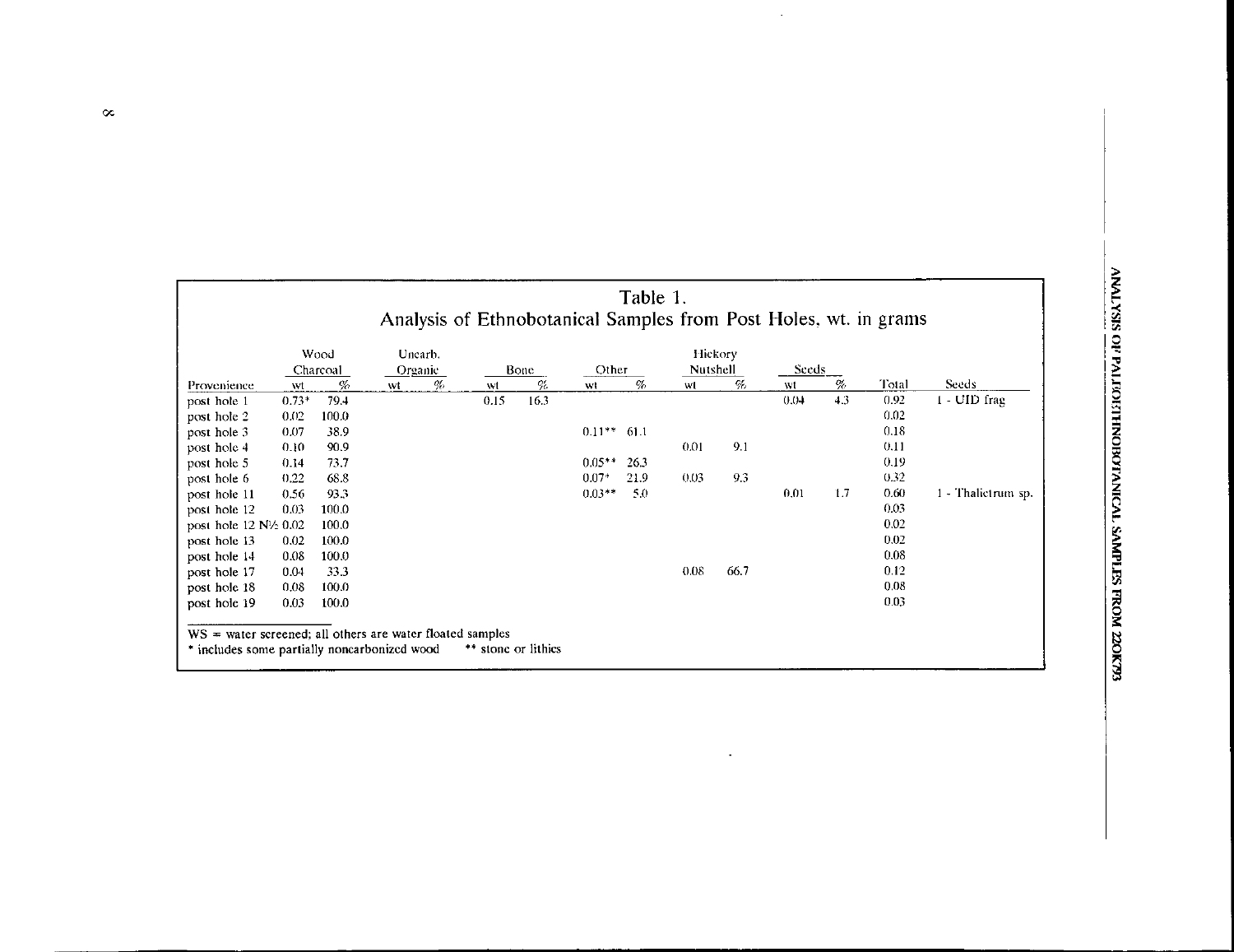RESULTS

| typically<br>15<br>common. | Table 2.<br>Wood Charcoal Identified from post holes at 22OK793, by percent |           |             |                  |                |  |  |  |  |  |
|----------------------------|-----------------------------------------------------------------------------|-----------|-------------|------------------|----------------|--|--|--|--|--|
| of both hi                 | Acer sp.                                                                    | Carva sp. | Quercus sp. | <i>Pinus sp.</i> | post hole      |  |  |  |  |  |
| nuts and a                 |                                                                             |           | 66.7        | 33.3             |                |  |  |  |  |  |
| a<br>-5                    |                                                                             |           |             | 100.0            | $\overline{2}$ |  |  |  |  |  |
| suppleme                   |                                                                             | 100.0     |             |                  | 4              |  |  |  |  |  |
| food sourc                 | 50.0                                                                        |           |             | 50.0             | 6              |  |  |  |  |  |
| native Amer                |                                                                             |           |             | 100.0            | $\overline{7}$ |  |  |  |  |  |
| 1S                         |                                                                             |           | 50.0        | 50.0             | 14             |  |  |  |  |  |
| documented                 |                                                                             |           | 100.0       |                  | 17             |  |  |  |  |  |
| virtually                  |                                                                             |           |             |                  |                |  |  |  |  |  |

use of oak would likely have been limited only by the difficulty working the wood using stone tools. The use of hickory for a post, however, is somewhat surprising since the wood offers almost no resistance to decay and typically lasts a very short time in ground coutact.

Table 3 lists the 16 flotation samples and the seven water screened samples. In all but two cases (Feature 7B and 22Sl02-104W, Zone Bl), wood charcoal dominates the collections, accounting for 43% to 98% of each sample. The **charcoal pieces fron1 these san1ples \Vere not large**  enough to permit species identification.

**In general noncarbonized organics**  (primarily rootlets) were uncommon, comprising a significant percentage of only the samples from Feature 7B and Zone c in 16N24W. Bone was found as a nunor constituent of 15 samples, while sand and other non-organic materials were recovered from 10 samples.

Hickory nutshell was found in 11 of the flotation samples and two of the water screened samples. In most cases the nutshell comprises only a small percentage of the total sample, although nutshell was especially abundant in Features 14 and  $15$  - identified as Middle Mississippian and late prehistoric pits respectively.

Acorn was found in only one sample  $-$ Feature  $1 -$  where only a very small quantity was identified. Of course, acorn shell is considerably **n1ore fragile than hickory nutshell, so its recovery**  Southeast. Hickories and oaks would have been relatively common in the site vicinity, as previously discussed, although agricultnral clearing and second-growth succession (if present) would tend to limit hickory and encourage oak (see Moore 1984). The extent to which resident peoples would have actually destroyed a significant food resource is not known. Hickories tend to produce an abundant crop every one to five years, usually with light crops in the intervening years (Fowells 1965; Schopmeyer 1974). Crop yields range from about two to three bushels per tree in a good year (Schopmeyer 1974). Oak trees will produce a good crop every one to ten years, also with a highly variable yield (200 to 2,000 acorns per tree) (Fowells 1965).

**The presence of these nut resources**  indicates that the residents at 220K793 were in the area during the fall, as fruits ripened and fell to the ground; or perhaps the nuts were gathered then and stored for later use.

Several researchers have descnbed the complementary nutritional natnre of hickory nuts and acorns (Asch et al. 1972; Caddell 1982: 34; Styles 1981:81 ); summary data are presented in Table 4. Hickory nuts, when compared to acorn, have a higher caloric yield, similar to corn. Acorns have relatively high quantities of carbohydrates, but are low in protein and fats. Hickory is high in protein and fat, but low in carbohydrates.

The relative infrequency of acorn may suggest that this resource was little valued and may also indicate that relatively little nearby ground was

**iess** 

e use ckory corns a s a ntal e by **native Americans**  e 11<br>d in documented in virtually ever portion of the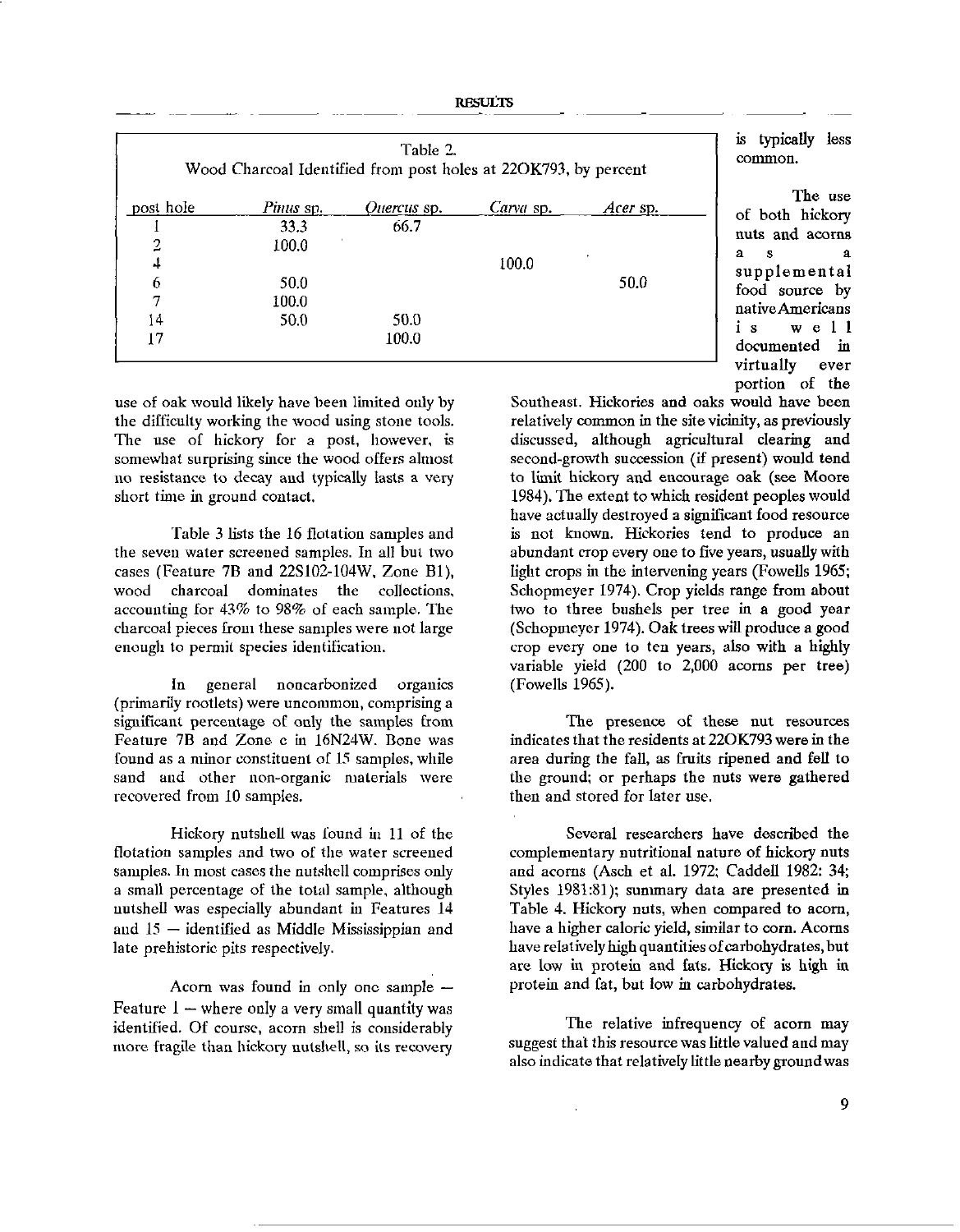| ۰ |    |
|---|----|
|   | ۰, |
|   |    |

| Table 3.<br>Analysis of Ethnobotanical Samples from Features and Unit Contexts, wt. in grams |                  |                 |                    |              |              |                 |                          |             |                     |                  |                |                  |              |              |               |                                                         |
|----------------------------------------------------------------------------------------------|------------------|-----------------|--------------------|--------------|--------------|-----------------|--------------------------|-------------|---------------------|------------------|----------------|------------------|--------------|--------------|---------------|---------------------------------------------------------|
|                                                                                              | Wood<br>Charcoal |                 | Uncarb.<br>Organic |              |              | Bone            | Other                    |             | Hickory<br>Nutshell |                  | Acorn<br>Shell |                  | Seeds        |              |               |                                                         |
| Provenience                                                                                  | wt               | $c_{b}$         | wt                 | 56           | wt           | ç,              | wt                       | $c_{\rm c}$ | wt                  | $\propto$        | wt             | $\sigma_{\rm C}$ | wt           | $c_{\rm o}$  | Total         | Seeds                                                   |
| Fea 1A                                                                                       | 3.51             | 75.8            | 0.91               | 19.7         |              |                 |                          |             | 0.18                | $\overline{3.9}$ | $\mathbf t$    | $\mathbf{t}$     | 0.03         | 0.6          | 4.63          | 1 - Smilax sp.<br>$1$ - <i>Hex</i> sp.<br>2 - UID frags |
| Fea 1B<br>Fea 1B WS                                                                          | 22.62<br>2.34    | 74.2<br>92.1    | 6.05               | 19.9         | 0.90         | 3.0             | $0.46**$<br>0.20         | 1.5<br>7.9  | 0.38                | 1.2              |                |                  | 0.06         | 0.2          | 30.47<br>2.54 | 6 - UID frags                                           |
| Fea 1C<br>Fea 1C WS                                                                          | 0.65<br>10.77    | 43.0<br>92.1    | 0.36<br>0.11       | 23.8<br>0.9  | 0.41<br>0.52 | 27.2<br>4.4     | 0.30                     | 2.6         | 0.09                | 6.0              |                |                  |              |              | 1.51<br>11.70 |                                                         |
| Fea 2<br>Fea 2 WS                                                                            | 3.27<br>1.86     | 62.4<br>96.4    | 1.52<br>0.07       | 29.0<br>3.6  | 0.32         | 6.1             | $0.10^{\star\star}$      | 1.9         | 0.02                | 0.4              |                |                  | 0.01         | 0.2          | 5.24<br>1.93  | 2 - UID frags                                           |
| Fea 4<br>Fea 4 WS                                                                            | 0.64<br>1.29     | $6 - 7$<br>62.0 | 0.22<br>0.41       | 22.2<br>19.2 | 0.11<br>0.09 | $11.1\,$<br>4.3 |                          |             | 0.02<br>0.29        | 2,0<br>14.0      |                |                  | $\mathbf{t}$ | $\mathbf{t}$ | 0.99<br>2.08  | 2 - UID frags                                           |
| Fea 5                                                                                        | 2.93             | 60.2            | 1.45               | 29.8         | 0.19         | 3.9             |                          |             | 0.30                | 6.1              |                |                  |              |              | 4.87          |                                                         |
| Fea 7A<br>Fea 7B                                                                             | 0.29<br>0.25     | 61.7<br>36.7    | 0.17<br>0.41       | 36.2<br>60.3 | 0.01         | $1.5$           |                          |             |                     |                  |                |                  | 0.01<br>0.01 | 2.1<br>1.5   | 0.47<br>0.68  | $1 - UID$ frag<br>2 - UID frags                         |
| Fea 11<br>Fea 11 WS                                                                          | 0.09<br>0.12     | 90.0<br>48.0    | 0.01               | 10.0         | 0.02         | 8.0             | $0.11**$ 44.0            |             |                     |                  |                |                  |              |              | 0.10<br>0.25  |                                                         |
| Fea 12<br>Fea 14                                                                             | 2.33<br>2.85     | 60.4<br>61.0    | 0.45<br>0.11       | 11.7<br>2.4  | 0.76<br>0.09 | 19.7<br>1.9     | $0.14***$                | 3.6         | 0.18<br>1.62        | 4.6<br>34.7      |                |                  |              |              | 3.86<br>4.67  |                                                         |
| Fea 15<br>16-18N24W,                                                                         | 0.83             | 62.9            | 0.17               | 12.9         |              |                 |                          |             | 0.32                | 24.2             |                |                  |              |              | 1.32          |                                                         |
| ZB<br>16-18N24W,                                                                             | 0.47             | 71.2            | 0.15               | 22.7         | 0.01         | 1.5             | $0.02**$                 | 3.0         | 0.01                | 1.5              |                |                  | $\mathbf{t}$ | 0.1          | 0.66          | 1 - UID frag                                            |
| Z B WS<br>22S102-104W,                                                                       | 5.73             | 65,9            |                    |              | 1.26         | 14.5            | $1.71**$ 19.6            |             |                     |                  |                |                  |              |              | 8.70          |                                                         |
| $Z$ B1<br>22S102-104W,                                                                       | 0.14             | 37.8            | 0.01               | 2.7          | 0.05         | 13.5            | $0.16$ <sup>*</sup> 43.3 |             | 0.01                | 2.7              |                |                  |              |              | 0.37          |                                                         |
| Z B1 WS 2.57<br>22S102W.                                                                     |                  | 52.0            |                    |              | 0.92         | 18.6            | $1.06**$ 21.5            |             | 0.39                | 7.9              |                |                  |              |              | 4.94          |                                                         |
| ZB2                                                                                          | 0.15             | 88.2            | 0.02               | 11.8         |              |                 |                          |             |                     |                  |                |                  |              |              | 0.17          |                                                         |
| 16N24W, Z.C. 0.08                                                                            |                  | 57.1            | 0.06               | 42.9         |              |                 |                          |             |                     |                  |                |                  |              |              | 0.14          |                                                         |

ANALYSIS OF PALEOETHNOBOTANICAL SAMPLES FROM 220X793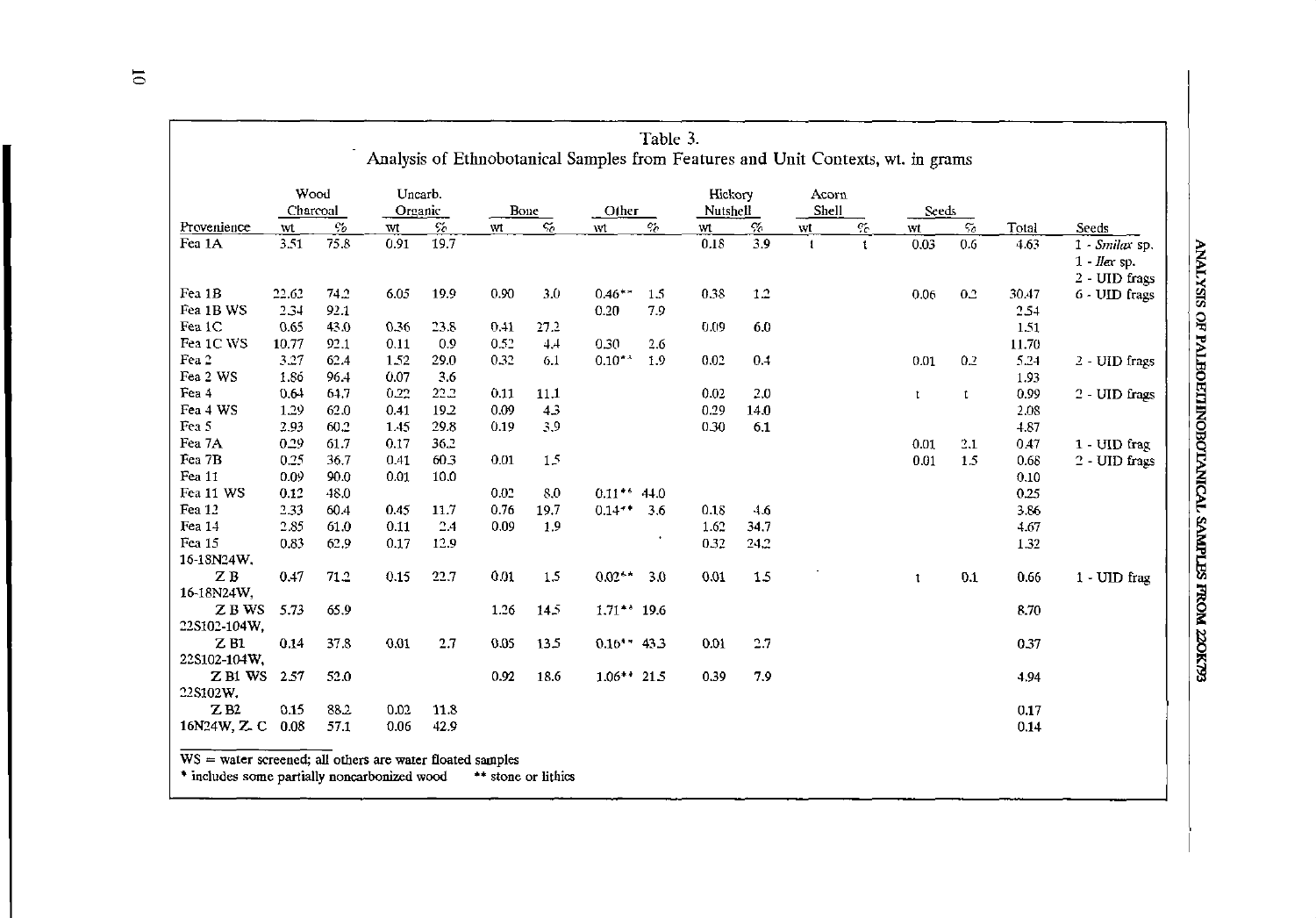**in succession. This tends to be**  supported by the absence of com supported by the absence of com-<br>in any of the samples. There is absolutely no indication of cultigens at 220K793.

Seeds were recovered **froin seven of the flotation**  samples, but were not unexpectedly absent from the **\Vatcr screened collections.** 

**The seven proveniences yielded a total of**  18 seeds or seed fragments, only two of which were identifiable. The rest were so damaged that positive identification was not practical, although **all appeared to 1 \veedy11 species.** 

The identified seeds include one example of greenbrier (*Smilax sp.*) and one of *flex sp.* The **greenhrier** is today most common in cut-over habitats, although it would likely have been found in any disturbed areas. They are most common in moist thickets and deciduous woods and might have been present in the lowlands west of the site. It is also possible that the plant would have been found in some of the gully areas in the innnediate site vicinity. The plants typically flower in late April and May, and produce seeds in the late fall.

The specimen of *Ilex* sp. most likely represents either the winterberry *(I/ex 1•erticillata)*  or the gallberry *(I/ex glabra* ). Both tend to be found in low woods and pocossins. The plants flower in May to June and seed from September through November. The winterberry is also known as black alder and the seeds have approximately the same effect when ingested as those of yaupon *(I. vo111itoria),* **causing nausea, vomiting, and**  purging (Millspaugh 1974:418).

**The remaining seems are all smaII and are**  likely Gramineae or grasses. They would likely be **considered 1 \veeds,11 or plants Df no obvious**  economic use, but often found in waste places or growing in disturbed soils.

Species ubiquity, which is simply the **percentage of proveniences in which a particular** 

| Table 4.<br>Nutritional Composition of various plant foods, per 100 g |      |          |         |      |       |       |  |  |  |  |  |  |
|-----------------------------------------------------------------------|------|----------|---------|------|-------|-------|--|--|--|--|--|--|
| Water<br>Carbohydrates                                                |      |          |         |      |       |       |  |  |  |  |  |  |
| Food                                                                  | %    | Calories | Protein | Fat  | Total | Fiber |  |  |  |  |  |  |
| Corn, whole grain, raw                                                | 13.8 | 348      | 8.9     | 3.9  | 72.2  | 2.0   |  |  |  |  |  |  |
| Hickory nuts                                                          | 3.3  | 673      | 13.2    | 68.7 | 12.8  | 1.9   |  |  |  |  |  |  |
| Acorns:                                                               |      |          |         |      |       |       |  |  |  |  |  |  |
| White Oak                                                             | 47.3 | 221      | 2.8     | 3.3  | 43.9  | 13    |  |  |  |  |  |  |
| Red Oak                                                               | 38.2 | 299      | 3.4     | 12.9 | 42.1  | 1.9   |  |  |  |  |  |  |
|                                                                       |      |          |         |      |       |       |  |  |  |  |  |  |

**species was present, provides information on how**  wide spread a species is within the archaeological record (as preserved, collected, and analyzed). The **most common plant remain was wood charcoal,**  found in all of the proveniences. Hickory nutshell was found in 75% of the features, but only 23% of the post holes. Acom was found in none of the post holes and only 8% of the features. Overall, hickory nutshell has a 48% ubiquity, acorn a 3% ubiquity, and seeds only a  $31\%$  ubiquity.

This data must be very cautiously interpreted, given the small sample size, our limited information regarding collection procedures, and our understanding of differential preservation (especially between dense hickory nutshell and fragile acorn shell). Regardless, it suggests that hickory was a relatively common plant food commodity and that seeds were fairly commonly incorporated into the archaeological record (suggesting that they were common in the site vicinity).

It is also useful to compare and contrast the results of the flotation sampling from those of the water screening. In four cases, wood charcoal **is appreciably more common in the water screened**  samples than in the flotation samples, with a corresponding decline in the diversity of the sample constituents. This is very much what we might expect from water screening  $-$  the larger, less fragile items, such as wood charcoal, are collected at the expense of other items, such as seeds, small bones, and even hickory nutshell.

In two cases the proportion of wood charcoal actually declined, although careful examination of the data reveals that it was replaced by very large amounts of trash, especially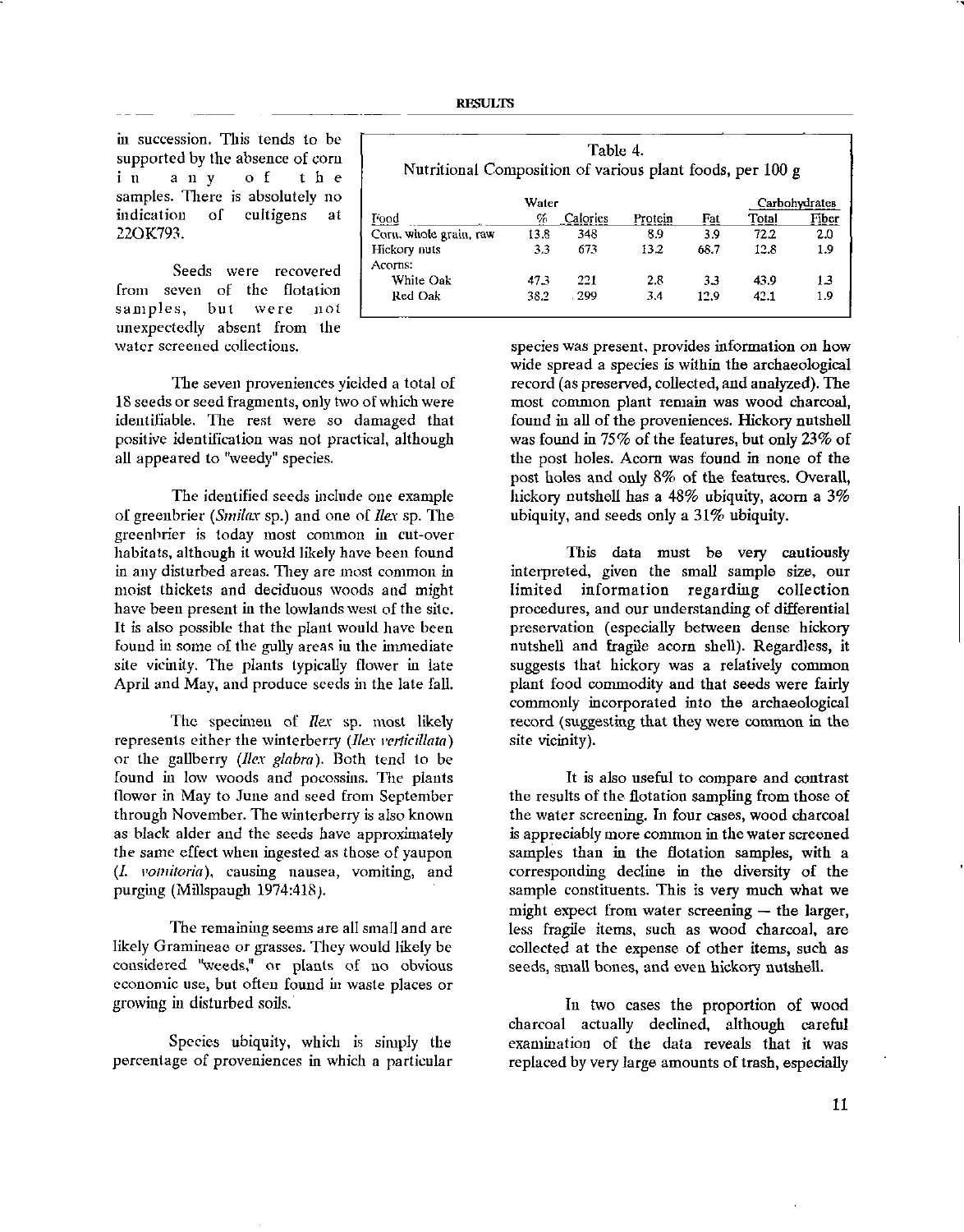large sand grains. In another sample the proportion of wood charcoal declined, being replaced by a very large collection of hickory **nutshell - far largef than \vould have been**  suggested by the flotation sample. Since hickory nutshell is relatively dense and heavy, it may be that it was not completely floated, with much of it sinking into the heavy fraction.

**In general, however, the data from**  220K793 supports the notion that wator screening is **a poor substitute for flotation, if recovery of**  ethnobotanical remains is the primary goal (water screening, of course, can be quite useful in the **pursuit of other data, such as beads, collection of**  faunal remains, and so forth).

#### Summary

The samples from 220K793 are for the most part very unremarkable. Wood charcoal is the **most common constituent and the species present**  mirror the ecological setting of the site. Identified seeds also suggest use of the adjacent lowlands, although none appear to be have been collected as **food resources.** 

Perhaps the most remarkable discovery is **the absence o[ com. No evidence of corn was**  found in any of the samples, from any of the **various time periods represented at the site. There are at least six sites with very well documented**  corn from Mississippi. Cutler and Blake (1977) document remains from Lyon's Bluff (220Kl), Buford (Tallahatchce County), Hays (22C0612), and Bond's (22TU530). Materials from the Owl Creek Mound (22CS502) have been descnbed (Trinkley 1994a), as have those from 220K595 (Trinkley 1994b). These sites have dales as early as A.D. 800 and as late as A.D. 1500. The total absence of corn at 220K793 has resulted in the description of the site as a Mississippian "hamlet" **rather than <sup>11</sup> farmstead."** 

The site occupants did exploit hickory **nuts, perhaps extensively. These \vould have been**  available in the fall through perhaps the early winter (depending on competition with local animals). The seeds present at the site include examples of both warm weather plants, such as

grasses, and also species that seed in the late fall or early winter.

**The ethnobotanical remains seem to**  suggest that 220K793 was occupied either prior to the harvest of the com crop or after the bulk of the crop had been consumed. It does not appear to be associated with any intensive agricultural **pursuits.**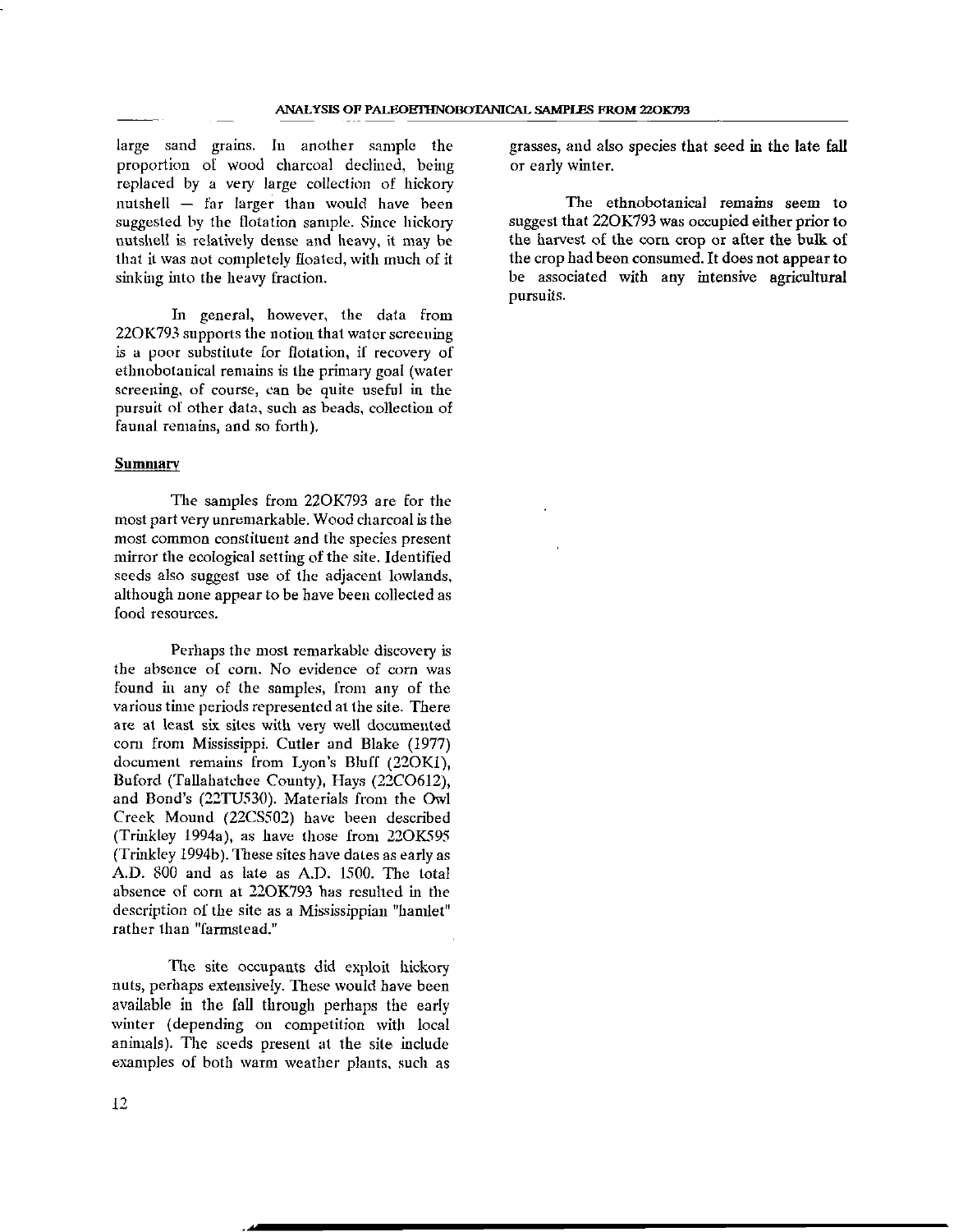## **SOURCES CITED**

Asch, Nancy B., Richard I. Ford, and David L. Asch

> Paleoethnobotany of the Koster 1972 Site: The Archaic Horizon. Reports of Investigations 24. Illinois State Museum, Springfield,

#### Braun, Lucy

- 1950 Deciduous Forests of Eastern North America. Hafner Press, New York.
- Caddell, Gloria May
	- 1982 Plant Resources, Archaeological Plant Remains, and Prehistoric Plant-Use Patterns in the Central Tombigbee River Valley, Bulletin 7. Alabama Museum of Natural History, University of Alabama, University, Alabama.

Cutler, Hugh C. and Leonard W. Blake

1977 Corn from Cahokia Sites. In Explorations into Cahokia Archaeology, edited by Melvin L. Fowler, pp. 122-136. Bulletin 7. Illinois Archaeological Survey, University of Illinois, Urbana.

## Fowells, H.A.

1965 Silvics of Forest Trees of the United States. Agriculture Handbook 271. U.S. Department of Agriculture, Washington, D.C.

#### Koehler, Arthur

1917 Guidebook for the Identification of Woods Used for Ties and Timber. United States Department of Agriculture, Forest Service, Washington, D.C.

#### Kuchler, A.W.

Conterminous **United** States. Special Publication 36. American Geographical Society, New York.

- Martin, Alexander C. and William D. Barklev Seed Identification Manual. 1964 University of California Press, Berkeley.
- Millspaugh, Charles
	- 1974 American Medicinal Plants, Dover Publications, New York.
- Montgomery, F.H.
	- 1977 Seeds and Fruits of Plants of Eastern Canada and Northeastern United States. University of Toronto Press, Toronto.

#### Moore, Josselyn F.

1984 Archaeobotanical Analysis at Five Sites in the Richard B. Russell Reservoir, Georgia and South Carolina. In Prehistoric Human **Ecology Along the Upper Savannah** River: Excavations at the Rucker's Bottom, Abbeville and Bullard Site Groups, edited by David G. Anderson and Joseph Schuldenrein, pp. 14-1 - 14-30. Commonwealth Associates, Inc., Jackson, Michigan. Submitted to the National Park Service, Archaeological Services Branch, Atlanta.

#### Panshin, A.J. and Carl de Zeeuw

Textbook of Wood Technology, vol. 1970 1. McGraw Hill, New York.

### Popper, Virginia S.

1988 Selecting Quantitative Measurements i n Paleoethnobotany. In Current

<sup>1964</sup> Potential Natural Vegetation of the